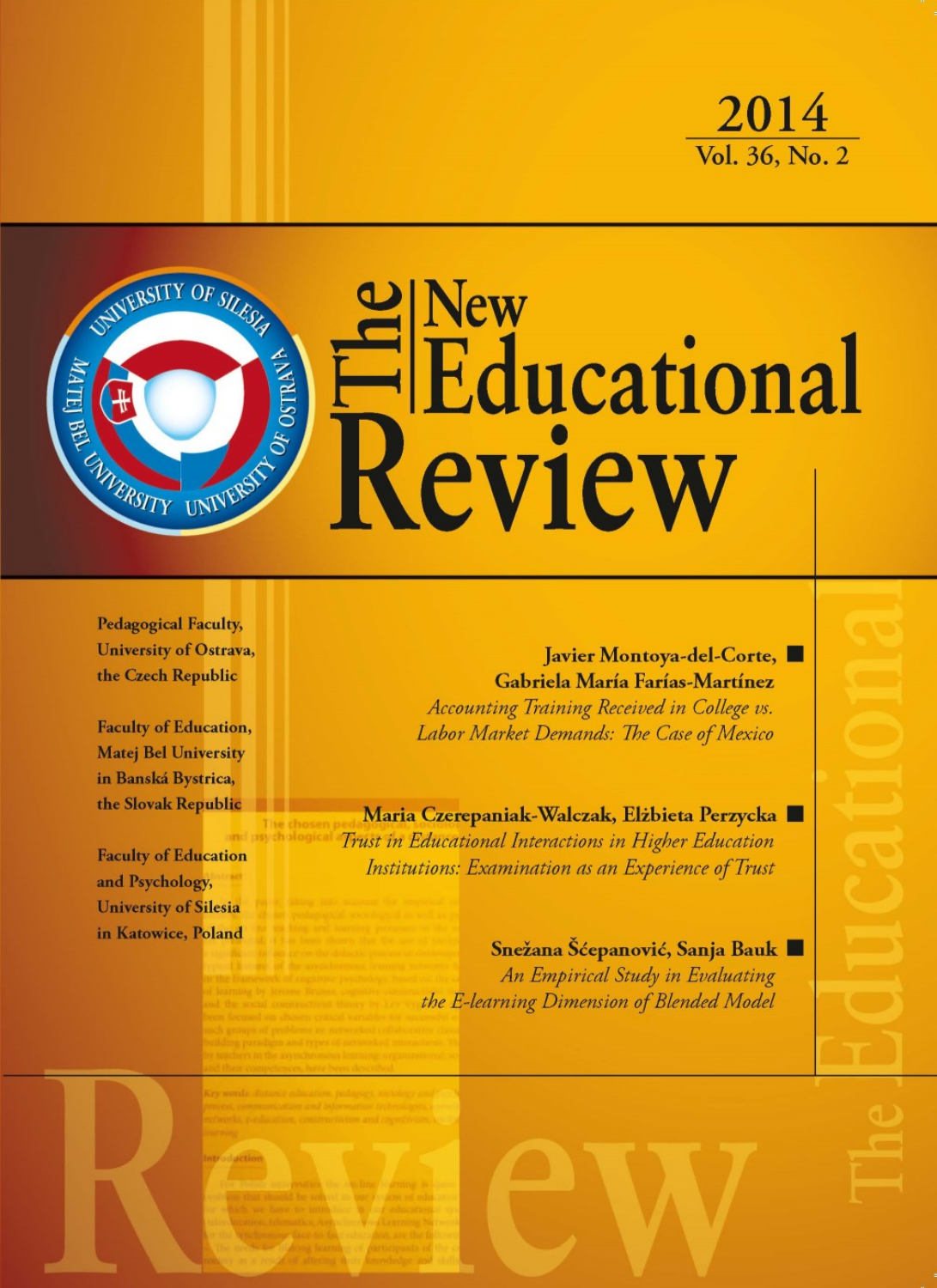

# **Expert Teachers' Interactive Cognition: an Analysis of Stimulated Recall Interviews**

## **Abstract**

The presented study focuses on the interactive cognition of expert teachers during their teaching. 16 foreign language teachers' lessons were videotaped and the teachers were asked to reveal their interactive cognition through a stimulated recall interview. The verbal protocols were then analyzed in the light of argumentation analysis and the claims were subject to content analysis. The results showed that individual teachers varied greatly as regards their percentages of stimulated recall as well as other aspects of their interactive cognition, which supports the prototypical view of teacher expertise.

**Keywords:** *interactive cognition, stimulated recall, pedagogical content knowledge, foreign language teaching*

# **Introduction**

In this paper we focus on the issue of expert teachers' interactive cognition while teaching. The data were elicited from 16 expert teachers of foreign languages (English and German) at Czech lower-secondary schools using stimulated recall and analyzed in the light of argumentation analysis. Subsequently, content analysis was conducted, focusing mainly on pedagogical content knowledge.

The analyses were carried out within the research project "Expert teacher: the nature of expertise and determinants of professional development (in FLT perspective)", whose aims include a theoretical and empirical investigation into the nature of expert foreign language teachers (Píšová et al., in preparation). As regards this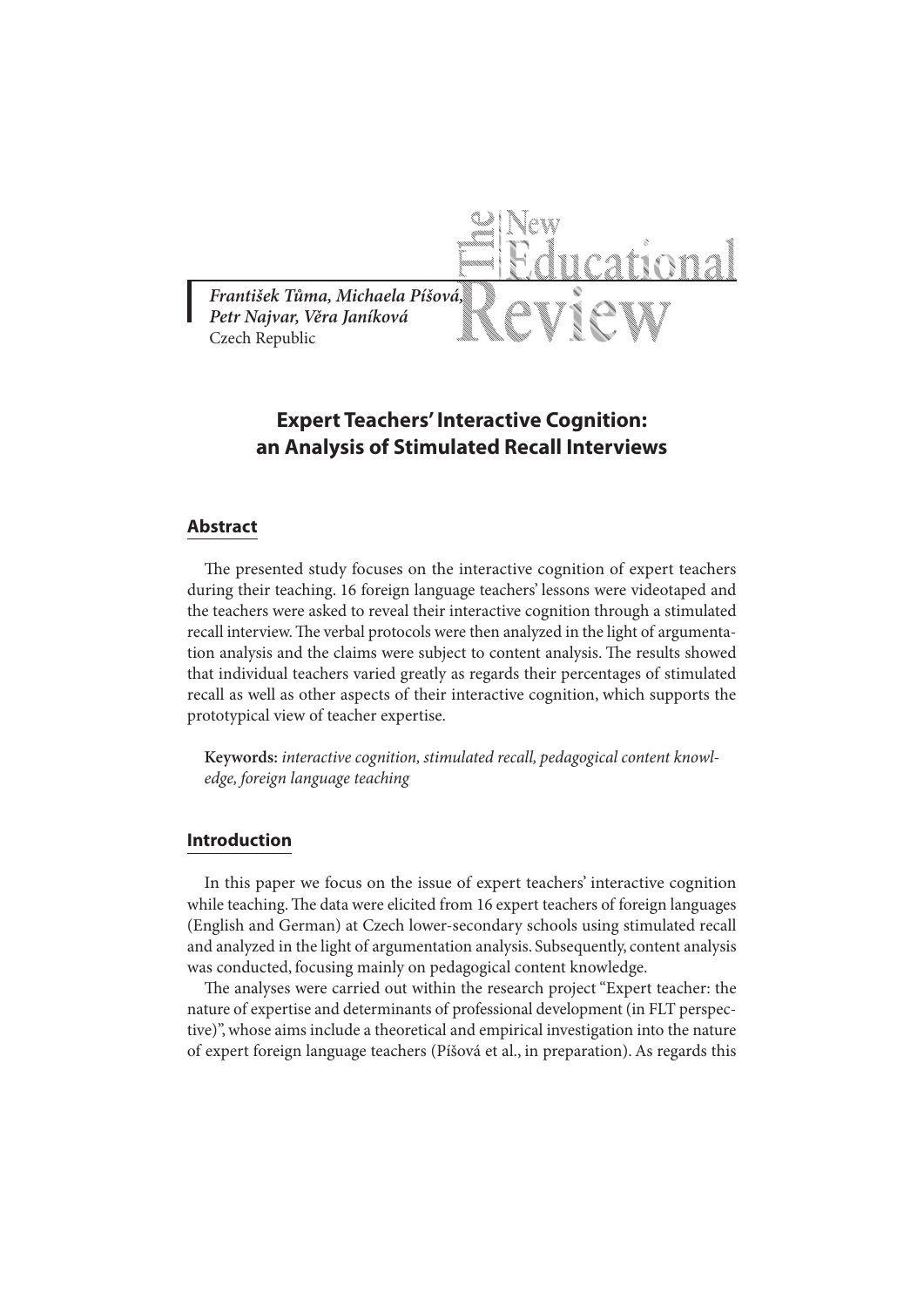particular study, the method and the results of the pilot study have been briefly introduced elsewhere (Janíková, Tůma, & Najvar, 2013). In the presented study we focus on one part of the research, whose aim was to capture some characteristics of teachers' interactive cognition during their teaching.

# **1. Interactive cognition and pedagogical content knowledge**

In the context of this study, we see interactive cognition, in line with Schepens, Aelterman and van Keer (2007) and others, as a part of teachers' practical knowledge. We understand interactive cognition as the teacher's thoughts while teaching, which are directly unavailable to researchers, since trying to address them in-action would result in disturbing of the natural dynamics of the observed phenomena. Researchers are therefore left to rely on indirect approaches. In our study we relied on stimulated recall, which we introduce and discuss in the methodological section.

As regards research into teacher expertise, interactive cognition seems to be a promising focus. Cognitive research shows that experts, by definition, are able to think more effectively about problems. Glaser and Chi (1988) define expertise as the possession of an organised body of conceptual and procedural knowledge that is readily accessible and can be used with superior metacognitive skills. In teaching, a highly influential framework for teacher knowledge base was proposed by Shulman (1986, 1987). Its critical constitutive element, and thus the criterion defining feature of expertise in teaching, is pedagogical content knowledge (PCK), i.e. knowledge that guides teachers´ actions and reasoning concerning content to be taught in highly contextualised classroom settings.

Shulman (1986, 1987) described PCK as including subject matter knowledge, knowledge of potential student learning difficulties and students' prior knowledge of specific concepts, as well as the most effective models, analogies, illustrations, explanations, and considerations to make the content understandable for students. Later on, Shulman's framework was elaborated on by numerous researchers, e.g. Grossman (1990), Magnusson et al. (1999), who attempted to further conceptualise PCK to identify its components. A significant contribution to theoretical development, analytical clarification as well as empirical testing of the concept was made by Ball, Thames and Phelps (2008; content knowledge for teaching), who focused specifically on teachers of mathematics. For the purposes of this study PCK represents the core of teachers' interactive cognition.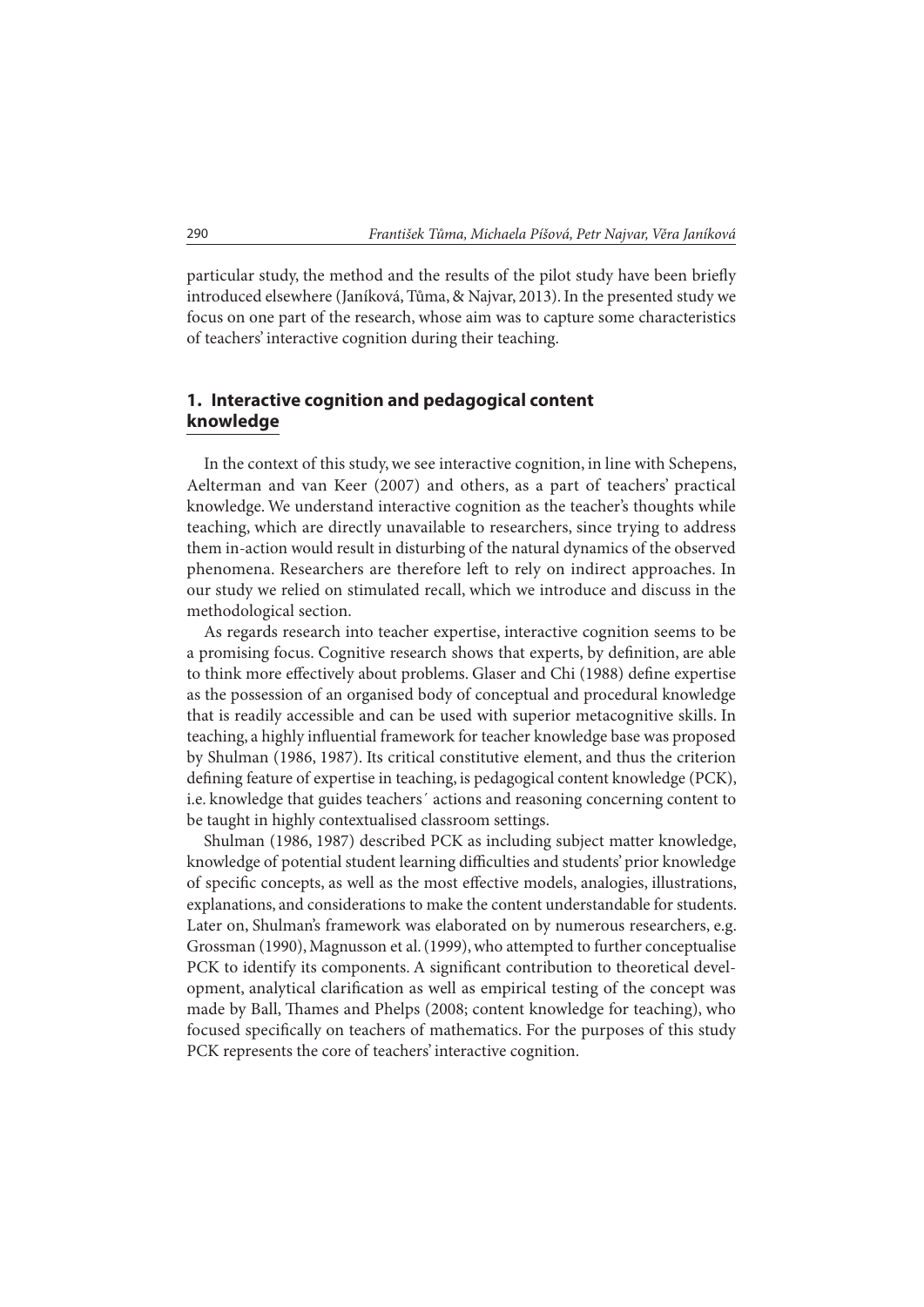# **2. Methodology**

The aim of our study was to analyze the interactive cognition of expert teachers. Our main research question was: What was the nature of the teachers' interactive cognition? Access to interactive cognition can only be gained through language. In this study, argumentation analysis of stimulated recall and subsequently content analysis were deployed.

#### **2.1. Argumentation and argumentation analysis**

Modern argumentation theory builds on logic and philosophy as well as on pragmatics, psychology and sociology (Toulmin, 2003). The layout of an argument has been outlined by Toulmin (2003, pp. 87-134). The two main components of an argument are claim and data. Whereas the claim (C) is the conclusion of an argument, the data  $(D)$  is a foundation for the claim (Toulmin, 2003, p. 90). The most typical forms of arguments are "C, because D" or "D, so C" (Toulmin, 2003, p. 99).

Kopperschmidt (1985, p. 161) defines argumentation analysis as a method that reconstructs the specific and logical structure of argumentative discourse. This method has been used in a number of studies, predominantly in the field of science education (cf., e.g., Kelly, Druker, & Chen, 1998; Kerlin, McDonald, & Kelly, 2010). For the purposes of this study, argumentation analysis was used for segmenting the teachers' utterances into units, some of which were subject to subsequent content analysis. We introduce the procedure in section 2.4.

#### **2.2. Stimulated recall**

In order to access cognitive processes, introspective process tracing methodology is most frequently utilised based on the tested assumption that a respondent can verbalise them at some level (Ericsson & Simon, 1999). Out of a number of methods available, stimulated recall is considered relevant to this study. A stimulated recall interview requires participants to report what they were thinking and/ or feeling during a past activity.

Without a visual, aural or written artefact reminder, stimulated recall would be open to charges of non-reliability and non-validity (Ericsson & Simon, 1999). In response, Henderson and Tallman (2006) proposed six issues that need consideration in order to strengthen reliability and validity: (1) timing of the stimulated recall interview, (2) capturing the data, (3) conduct of the interview, (4) interviewer training, (5) interviewee and interviewer fatigue, and (6) coding and categorizing the data. In our research we paid special attention to these issues in order to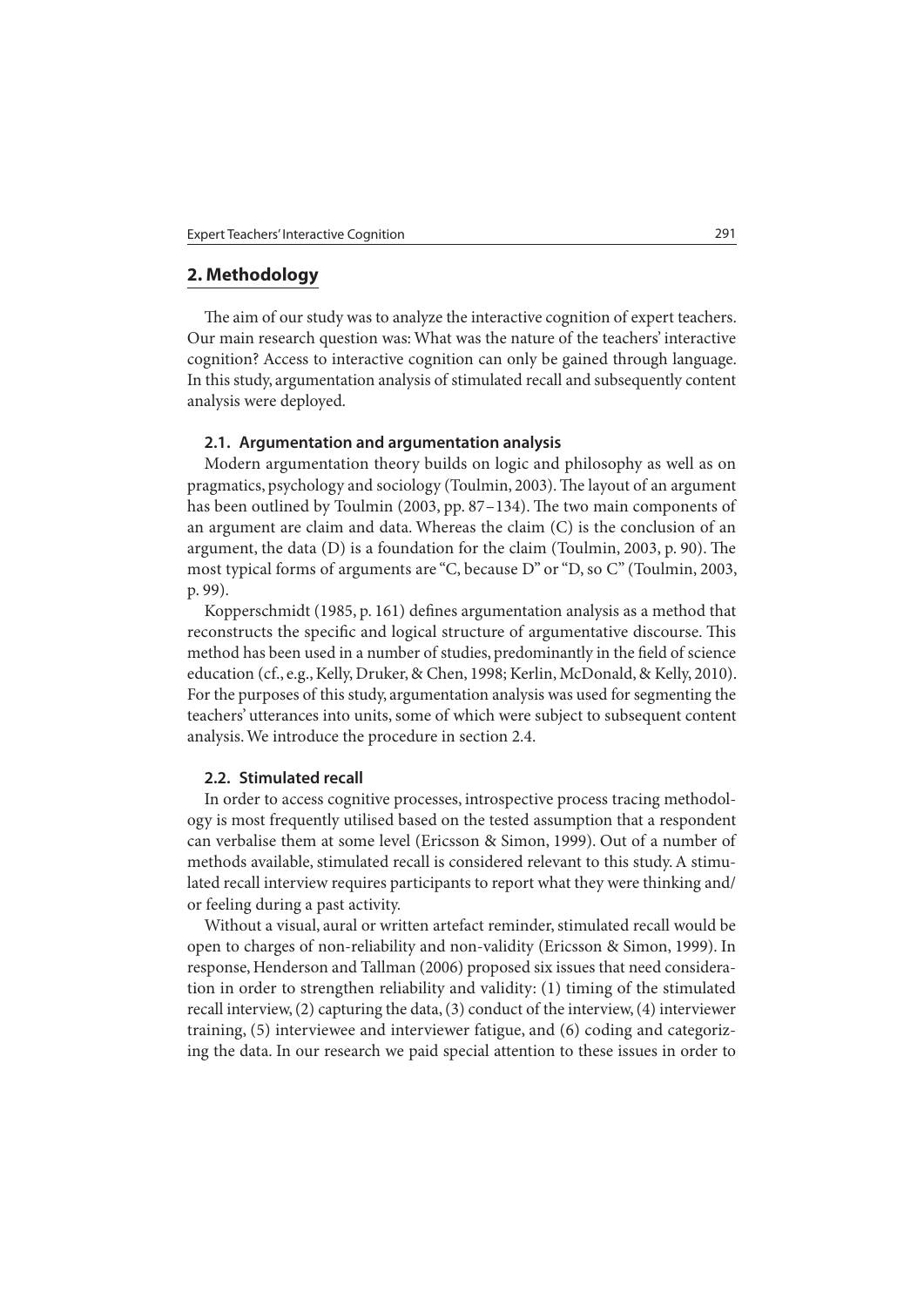maximise the reliability and validity of our data. For details cf., Píšová et al. (in preparation).

### **2.3. Data collection**

Lessons of 16 expert teachers<sup>1</sup> of foreign languages (English and German) at Czech lower-secondary schools were video recorded. Immediately after each lesson, the teacher was asked to comment on a 20-minute part of the video. The teachers were asked to stop the video every time they recalled what they had been thinking about. The instructions by the researchers included an explicit statement that the purpose of the session was to recall what the teacher had been thinking about at the moment depicted in the video (interactive cognition), not at the moment of seeing the video (reflection). The researcher only listened and could ask questions in order to guide the teacher towards stimulated recalling (e.g., "Is this what you are thinking about now or what you were thinking at that moment during your teaching?").

The session lasted approximately 45 minutes and its audio recording was subsequently transcribed. The transcription included contextualization cues (Gumperz, 1992) captured in the recording, mainly paralinguistic features (e.g., laughter, pause, hesitation). The average length of a transcript was 2904 words. The transcripts of each session were subject to subsequent analysis.

#### **2.4. Data analysis**

The analysis was guided by the main research question: What was the nature of the teachers' interactive cognition?, which was broken down into the following subquestions: What was the proportion of claims related to thinking while teaching?, What was the proportion of justifications of these claims?, What was the proportion of recalled claims related to thinking about teaching?, and In what categories (PCK components) were the claims related to thinking in teaching distributed?

The transcripts of the stimulated recall interviews were analyzed with regard to each teacher's way of stimulated recall (e.g., most teachers used the past tense for recalled claims, whereas some used the present tense). The identification of claims recalled by each teacher also included (1) the character of the utterance (a typical claim was relatively short and related to one action in the video recording), (2) contextualization cues (Gumperz, 1992) and (3) a complex understanding of the

 $1$  These 16 expert teachers constituted the sample for the second phase of the research project within which stimulated recall was carried out. The sampling at the initial stage was purposive and out of the 30 teachers, 16 teachers were selected for the second phase on the basis of their classroom performance data. Cf., Píšová et al. (in preparation) for details.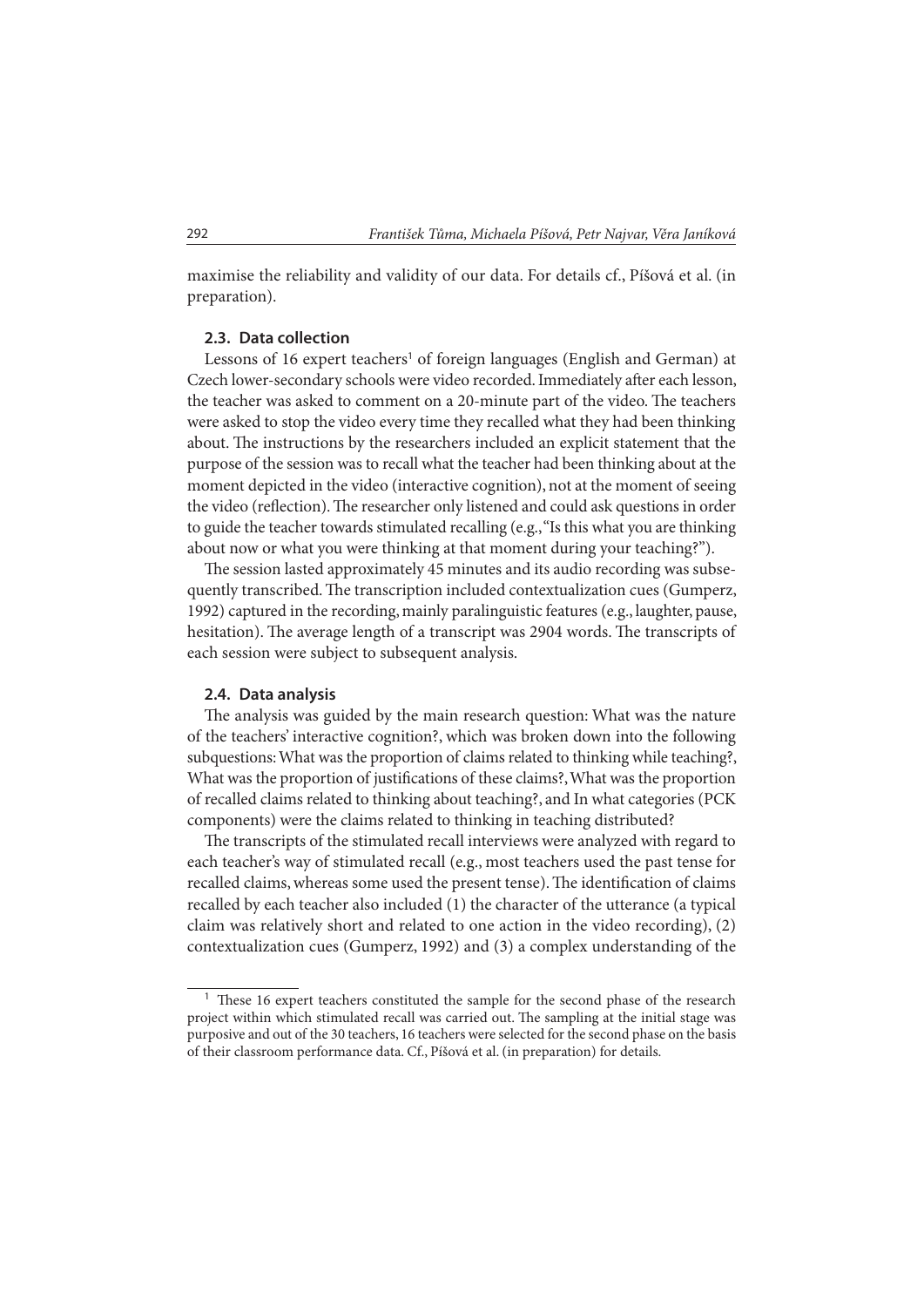teachers' utterances. A similar way of identifying argument structure was used by other researchers (e.g., Kelly et al., 1998).

The analysis comprised two steps. First, the teachers' discourse was segmented in the light of the argumentation analysis. Second, the claims were subject to quantitative content analysis.

During the segmentation, we first identified the core of a recalled utterance, i.e., the recalled claim which was related to the teacher's interactive cognition. Second, we identified the supporting data, which we marked as justification of the claim. Next, the utterances related to the teachers' reflection were coded accordingly. Other utterances were excluded from the analysis.

The recalled claims, i.e., utterances related to the teachers' interactive cognition, were further investigated by means of content analysis. Each claim was, in line with a synthesis of the conceptualizations and models of PCK (cf., section 1), coded into one of the following core categories: processes, content and aims. Within each of these categories a distinction was made between claims oriented to learners or subject matter as suggested by Janík et al. (2009), Píšová et al. (2011). Having piloted the procedure (Janíková et al., 2013), we realized that although the majority of claims fitted the category system for PCK, there was a group of claims which were related to the teachers' emotions during their teaching. The emergence of emotions in cognitively oriented research in a way supports the validity of the analysis: it is generally acknowledged that cognition is shaped by emotions. Moreover, teaching has been recognized as an inherently emotional enterprise both in the classroom and outside (for reviews, cf., Hargreaves, 1998; Sutton & Wheatley, 2003). Therefore, we added another dimension to our category system. The final version of the category system accompanied by examples<sup>2</sup> can be found in Table 1. The italics in the examples indicate the recalled claim, whereas the rest of each utterance is the justification of the claim.

|                        | Main category                                                                                    | Orienta-<br>tion  | Example                                                                                                                |
|------------------------|--------------------------------------------------------------------------------------------------|-------------------|------------------------------------------------------------------------------------------------------------------------|
| Cognitive<br>dimension | PCK – processes (the how<br>of teaching - strategies,<br>techniques, methods, tasks,<br>$etc.$ ) | Pupils            | "Here I intentionally chose Jana, because<br>she is the weakest  in order to check<br>whether she knew this."          |
|                        |                                                                                                  | Subject<br>matter | "Here I realized that it would be beneficial<br>to go back to the task, because there was a<br>lot of new vocabulary." |

**Table 1.** Category system for content analysis of recalled claims

<sup>2</sup> The examples were translated from Czech.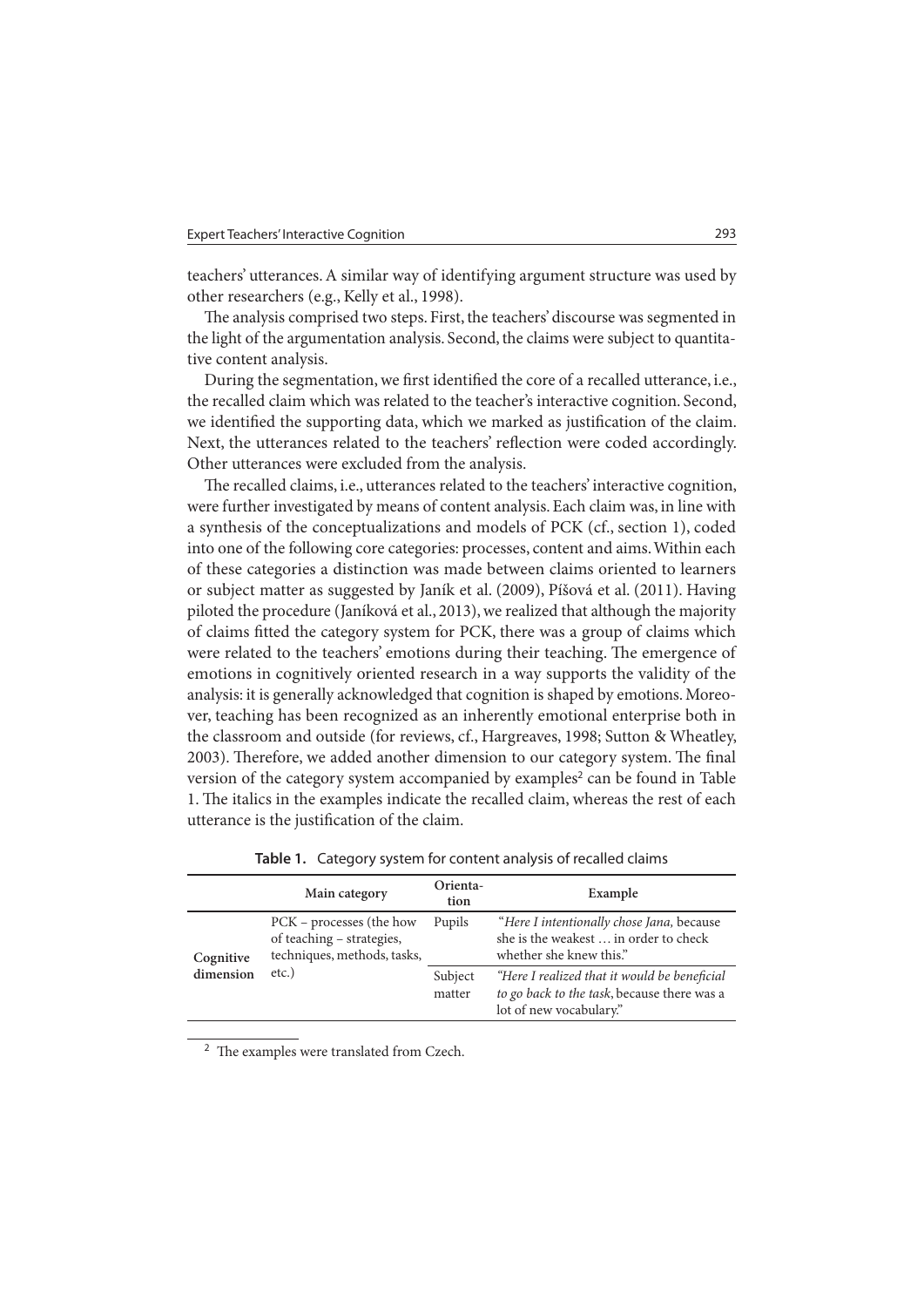|                        | Main category                           | Orienta-<br>tion  | Example                                                                                                                                                                                                                                                          |
|------------------------|-----------------------------------------|-------------------|------------------------------------------------------------------------------------------------------------------------------------------------------------------------------------------------------------------------------------------------------------------|
|                        | PCK – content (the what<br>of teaching) | Pupils            | "Here I used the word 'blush' and I thought<br>that the majority of them would not know<br>the word, so I put the word to a sentence,<br>so that those who are ready to remember<br>the word could link it with the meaning."                                    |
| Cognitive<br>dimension |                                         | Subject<br>matter | "Here I must admit that the word 'trolley'<br>slipped my memory, but usually before<br>I get to the board I recall the word, or I<br>have a dictionary at hand."                                                                                                 |
|                        | PCK – aims (the why of<br>teaching)     | Pupils            | "Here I intentionally said 'morning' in<br>Czech, so that they [the learners] could<br>compare the meaning in Czech and<br>English."                                                                                                                             |
|                        |                                         | Subject<br>matter | "Here I thought that it was more impor-<br>tant for the activity in that moment that<br>they discuss it with each other [no matter<br>in what language - Czech or English] and<br>that it will be sufficient if they formulate<br>their conclusions in English." |
| Affective<br>dimension | Expressing emotions or<br>mood          |                   | [after not being able to start a video on an<br>interactive board] "I was angry, because<br>the kids were waiting and nothing was<br>going on."                                                                                                                  |

### **4. Results**

Having piloted and adjusted the category system (for details cf., Janíková et al., 2013) we reached a relatively satisfactory direct agreement among three researchers (76% on identifying claims, 82% on identifying justification, 93% on identifying reflection and 60% on the content analysis). Evidently, some aspects were relatively straightforward to code, whereas some utterances required discussion in the team. Therefore, each of the transcripts was coded by one researcher and the areas of difficulty, especially coding according to the category system, were subsequently discussed by the group of three coders. Furthermore, to assure consistency in coding, each transcript was checked by another researcher who had not coded it.

From our theoretical positions and the description of the category system for content analysis (Table 1) it follows that some categories were complementary to others (stimulated recall – reflection, orientation toward learners – orientation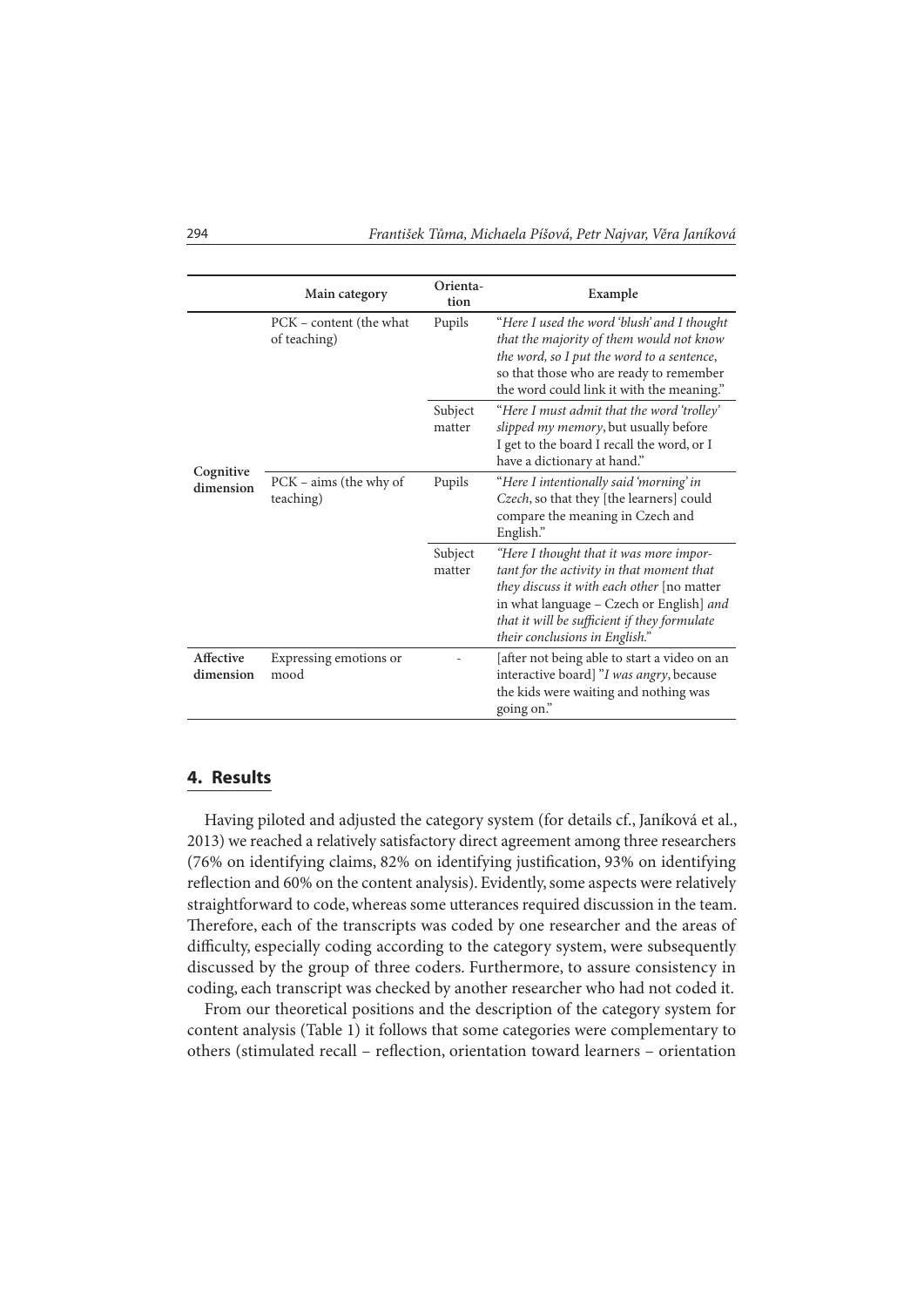to subject matter), whereas some categories (affect, justification of claims) were autonomous. In order to answer the research questions stated above, the following variables were defined. All of the variables were computed separately for each teacher.

The percentage of recalled claims was defined as the ratio of the number of recalled claims to the sum of numbers of recalled claims and utterances coded as reflection.

The percentage of reflection was defined as the opposite of the percentage of recalled claims – it is the proportion of the number of utterances marked as reflection to the sum of recalled claims and utterances marked as reflection.

The percentage of justification of claims was defined as the ratio of the number of justifications to the total number of recalled claims.

The percentage of affect was defined as the proportion of claims classified as affective to the total number of recalled claims.

The orientation toward learners (or subject matter) was defined as the proportion of the sum of the recalled claims classified as oriented to learners (or subject matter) to the total number of recalled claims. Like the other variables, these two variables were expressed in percentage.

The analysis revealed striking differences between individual teachers as regards the numbers of recalled claims and utterances classified as reflection. As regards the distribution of recalled claims, out of the total of 247 recalled claims, the vast majority were classified as PCK - processes (184 claims), relatively fewer were classified as  $PCK - aims (11 claims)$  and as  $PCK - content (11 claims)$ . 41 claims were classified as related to affect. The results for individual teachers are shown in Table 2.

| Teacher         | The sum<br>of recalled<br>claims and<br>utterances<br>marked as<br>reflection | Percent-<br>age of<br>recalled<br>claims<br>$\lceil \frac{9}{6} \rceil$ | Percent-<br>age of<br>reflection<br>$\lceil \% \rceil$ | Orienta-<br>tion to<br>learners<br>$\lceil % \rceil$ | Orienta-<br>tion to<br>subject<br>matter<br>$\lceil \% \rceil$ | Percent-<br>age of<br>affect<br>$\lceil\% \rceil$ | Percent-<br>age of<br>justifica-<br>tion<br>$\lceil \% \rceil$ |
|-----------------|-------------------------------------------------------------------------------|-------------------------------------------------------------------------|--------------------------------------------------------|------------------------------------------------------|----------------------------------------------------------------|---------------------------------------------------|----------------------------------------------------------------|
| T <sub>01</sub> | 46                                                                            | 22                                                                      | 78                                                     | 80                                                   | 20                                                             | $\Omega$                                          | 60                                                             |
| T <sub>02</sub> | 22                                                                            | 86                                                                      | 14                                                     | 74                                                   | 11                                                             | 16                                                | 74                                                             |
| T <sub>03</sub> | 16                                                                            | 81                                                                      | 19                                                     | 31                                                   | 62                                                             | 8                                                 | 92                                                             |
| T <sub>04</sub> | 33                                                                            | 79                                                                      | 21                                                     | 54                                                   | 19                                                             | 27                                                | 62                                                             |
| T <sub>05</sub> | 51                                                                            | 25                                                                      | 75                                                     | 54                                                   | 46                                                             | $\Omega$                                          | 77                                                             |
|                 |                                                                               |                                                                         |                                                        |                                                      |                                                                |                                                   |                                                                |

**Table 2.** Results for individual teachers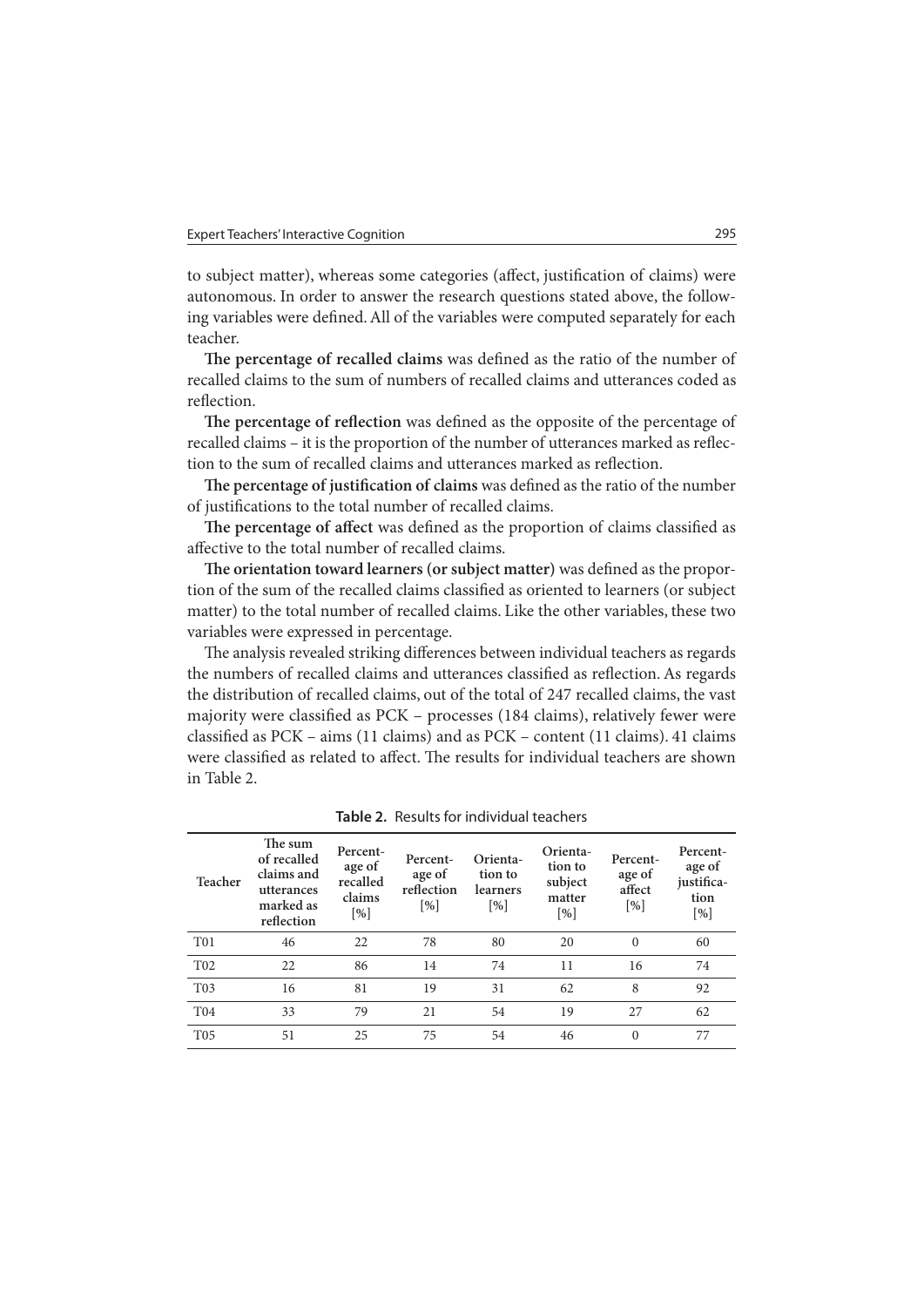| <b>Teacher</b>  | The sum<br>of recalled<br>claims and<br>utterances<br>marked as<br>reflection | Percent-<br>age of<br>recalled<br>claims<br>[%] | Percent-<br>age of<br>reflection<br>$[\%]$ | Orienta-<br>tion to<br>learners<br>$[\%]$ | Orienta-<br>tion to<br>subject<br>matter<br>[%] | Percent-<br>age of<br>affect<br>$[\%]$ | Percent-<br>age of<br>justifica-<br>tion<br>[%] |
|-----------------|-------------------------------------------------------------------------------|-------------------------------------------------|--------------------------------------------|-------------------------------------------|-------------------------------------------------|----------------------------------------|-------------------------------------------------|
| T <sub>06</sub> | 35                                                                            | 94                                              | 6                                          | 45                                        | 36                                              | 18                                     | 67                                              |
| T <sub>07</sub> | 48                                                                            | 8                                               | 92                                         | 25                                        | 50                                              | 25                                     | 75                                              |
| <b>T08</b>      | 42                                                                            | 69                                              | 31                                         | 48                                        | 17                                              | 34                                     | 97                                              |
| T <sub>09</sub> | 33                                                                            | 55                                              | 45                                         | 78                                        | 11                                              | 11                                     | 89                                              |
| T <sub>10</sub> | 19                                                                            | 74                                              | 26                                         | 86                                        | 7                                               | 7                                      | 50                                              |
| T <sub>11</sub> | 22                                                                            | 82                                              | 18                                         | 61                                        | 11                                              | 28                                     | 50                                              |
| T <sub>12</sub> | 14                                                                            | 36                                              | 64                                         | 60                                        | 20                                              | 20                                     | 80                                              |
| T <sub>13</sub> | 35                                                                            | 31                                              | 69                                         | 64                                        | 27                                              | 9                                      | 27                                              |
| T <sub>14</sub> | 27                                                                            | 59                                              | 41                                         | 100                                       | $\theta$                                        | $\Omega$                               | 75                                              |
| T <sub>15</sub> | 28                                                                            | 32                                              | 68                                         | 67                                        | 11                                              | 22                                     | 44                                              |
| T <sub>16</sub> | 23                                                                            | 39                                              | 61                                         | 67                                        | 22                                              | 11                                     | 33                                              |

# **5. Discussion on results and conclusions**

To address the main research question – What was the nature of the teachers' interactive cognition?- we can conclude that the teachers overall recalled mainly their cognition related to PCK – processes (184 out of 247 claims), which might be interpreted as a natural consequence of the elicitation. The teachers saw themselves teaching, and with regard to the nature of the task of recalling what they had been thinking about, the considerations behind their actions, teaching strategies, techniques and methods seemed to be the most accessible aspects of their performances. It may, however, document a more general feature of teachers' thinking, specifically the fact that teachers tend to focus more on the procedural aspects of their work as noted by Janík, Knecht, Najvar et al. (2010), or Janík, Janko, Knecht et al. (2010) in their research into curricular reform implementation in the Czech Republic.

However, the extent to which individual teachers revealed their interactive cognition varied greatly. As the results showed, there were teachers whose percentage of recalled claims was very high (e.g., T06 with 86%) and there were teachers who were, despite the researchers' prompts and questions, rather reflective (e.g. T07 whose percentage of reflection was 92). The results for the latter group, i.e.,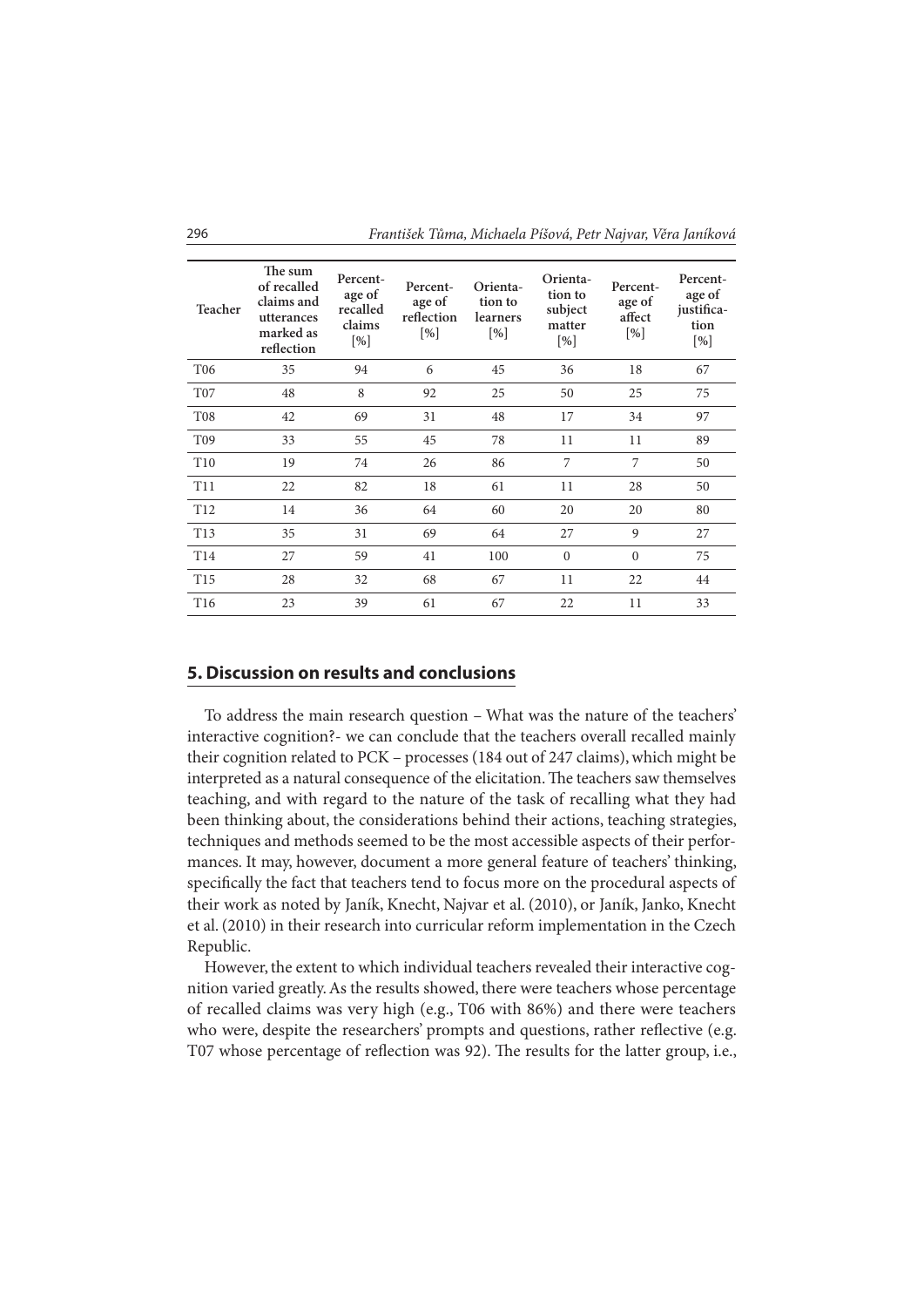for the teachers whose utterances were mainly reflective, should be interpreted with caution, since the orientation to pupils or the subject matter is computed on the basis of their recalled claims. The data also revealed that the teachers differed from each other in the light of the other variables. It can be concluded that the group of 16 teachers did not seem to share a common feature in the light of the results. Instead, there seem to be certain areas of expertise which are developed to different extent in each individual or are displayed in response to the particular pedagogical situation. This seems to be compatible with the prototype view of expertise (Sternberg & Horvath, 1995).

It should be pointed out that the fact that some teachers did not reveal much of their interactive cognition through stimulated recall, and instead were rather reflective, does not mean that they were better or worse teachers. It follows from our previously collected data that all 16 teachers displayed some characteristics of expertise. One interpretation of the high percentage of reflection in some teachers (especially T07, T01 and T05) can be that they found it more difficult than others to verbalize their cognitive processes. Another interpretation can be that in the expert teachers such cognitive processes were routinized and automatized to such an extent that they were unable to verbalize them. This is in accord with the findings of cognitive psychology research on memory traces, more specifically on the distinction between memory traces in novices and experts (e.g., Ericsson & Simon, 1999).

The data were segmented by means of argumentation analysis and subsequently analyzed in the light of a category system based on PCK. The argumentation analysis seemed suitable for this type of data and allowed for quantifying the recalled claims and their justifications.

The presented study has its limitations. The way the data was elicited and analyzed might have limited the findings. Contrary to our initial aim to concentrate exclusively on interactive cognition, reflection-on-action occurred in many verbal protocols. Also, the generalizability of the findings is limited. The data obtained in the stimulated recall only relate to the lesson that the teachers had taught. The content of the lesson as well as the specific group of learners might have influenced the flow of the lesson, and thus the teacher's interactive cognition. Relatedly, it should be pointed out that our results are domain specific (teaching English or German) and the research was conducted in the cultural context of the Czech Republic.

The results presented here comprise one stage of a research project which was conducted as a multiple case study. For individual cases (teachers), multiple data sources were used, and a combination of data analysis techniques was applied.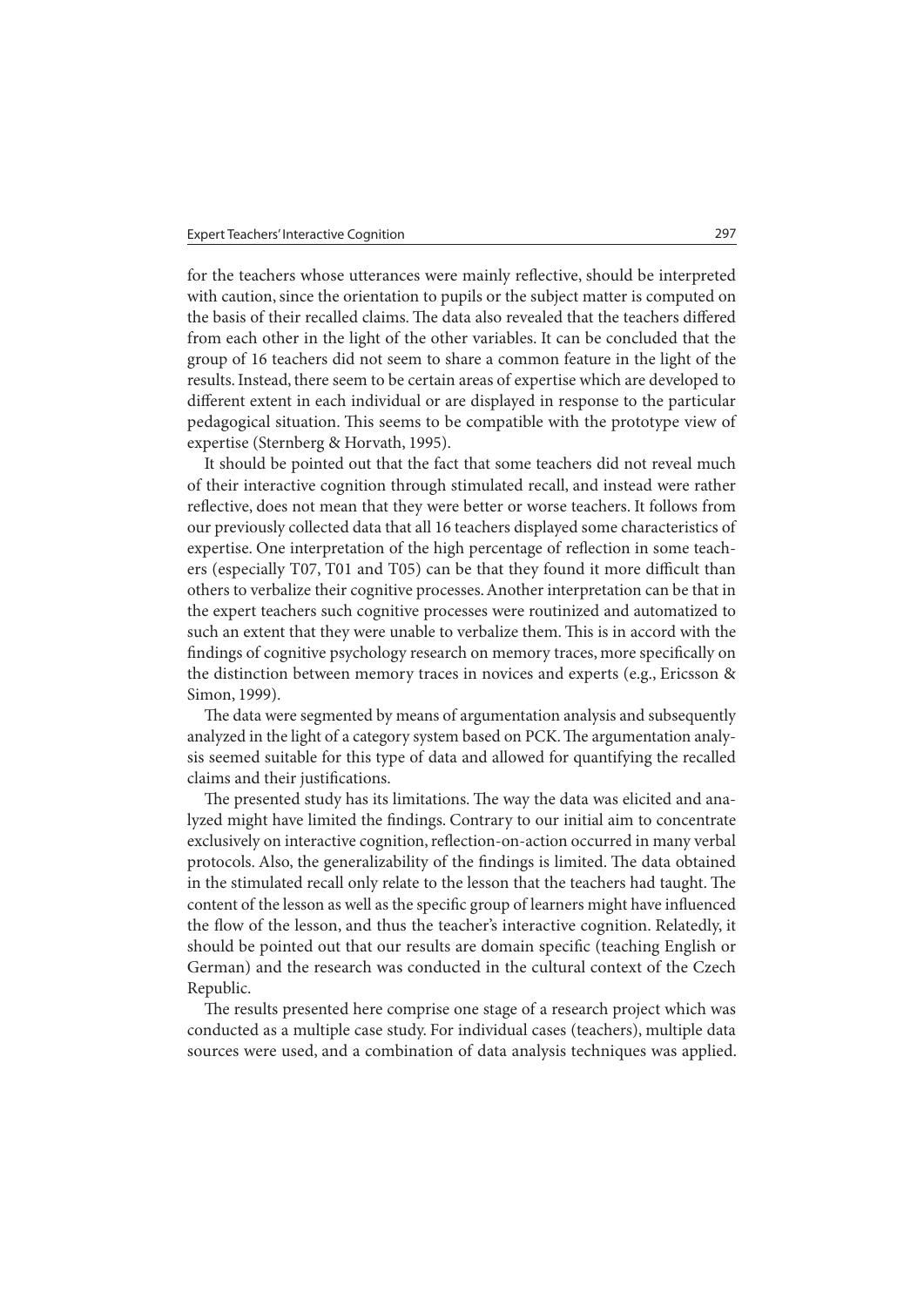Apart from the analysis presented here, cluster analysis was conducted and the transcripts were analyzed inductively in order to reveal other aspects of the stimulated recall (Píšová et al., in preparation).

Acknowledgement: This study was supported by grants GA ČR P407/11/0234 "Expert Teacher: the nature of expertise and determinants of professional development (in FLT perspective)" and CZ.1.07/2.3.00/30.0009 "Employment of newly graduated doctors of science for scientific excellence".

# **References**

- Ball, D., Thames, M.H., & Phelps, G. (2008). Content Knowledge for Teaching: What Makes It Special? *Journal of Teacher Education*, *59*(5), 389 – 407.
- Ericsson, K.A., & Simon, H.A. (1999). *Protocol analysis: Verbal reports as data* (3rd ed.). Cambridge: MIT Press.
- Glaser, R., & Chi, M. (1988). Overview. In M. Chi, R. Glaser, & M. Farr (Eds.), *The nature of expertise* (pp. xv–xxvii). Hillsdale: Erlbaum.
- Grossman, P.L. (1990). *The making of a teacher*. *Teacher knowledge and teacher education*. New York: Teachers College Press.
- Gumperz, J.J. (1992). Contextualization and understanding. In A. Duranti & C. Goodwin (Eds.), *Rethinking context. Language as an interactive phenomenon.* (pp. 229 – 252). Cambridge: Cambridge University Press.
- Hargreaves, A. (1998). The emotional practice of teaching. *Teaching and Teacher Education*, *14*(8), 835 – 854.
- Henderson, L., & Tallman, J. (2006). *Stimulated recall and mental models: Tools for*  teaching and learning computer information literacy. Lanham: The Scarecrow Press.
- Janík, T., Maňák, J., & Knecht, P. (2009). *Cíle a obsahy školního vzdělávání a metodologie jejich utváření.* Brno: Paido.
- Janík, T., Najvar, P., Slavík, J., & Trna, J. (2009). On the dynamic nature of physics teachers pedagogical content knowledge. *Orbis scholae*, *3*(2), 47 – 62.
- Janík, T., Knecht, P., Najvar, P., Pavlas, T., Slavík, J., & Solnička D. (2010). *Kurikulární reforma na gymnáziích v rozhovorech s koordinátory pilotních a partnerských škol*. Praha: Výzkumný ústav pedagogický v Praze.
- Janík, T., Janko, T., Knecht, P., Kubiatko, M., Najvar, P., Pavlas, T., Slavík, J., Solnička, D., & Vlčková, K. (2010). *Kurikulární reforma na gymnáziích: výsledky dotazníkového šetření..* Praha: Výzkumný ústav pedagogický v Praze.